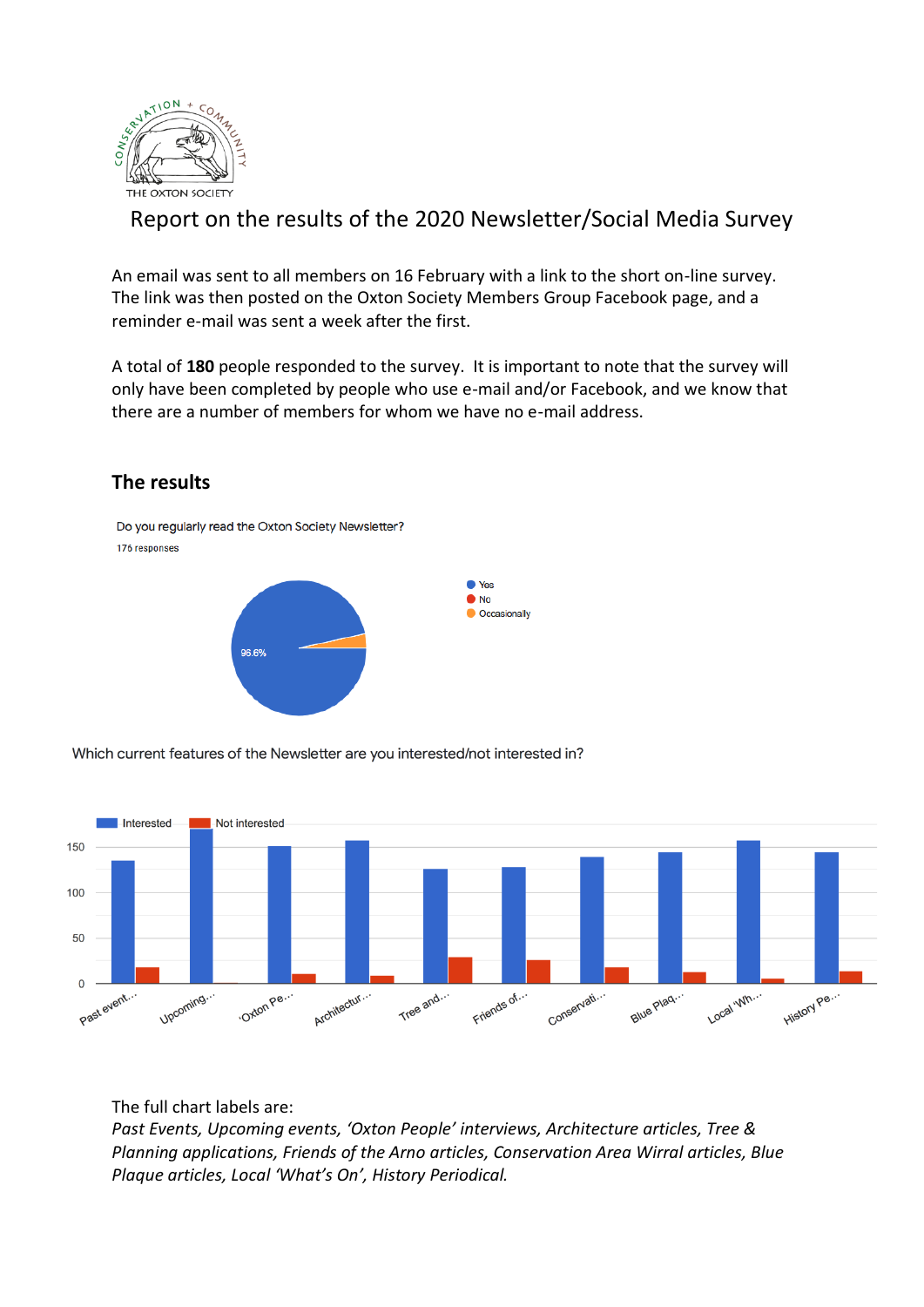Thinking about possible future content, would you be interested in features on any of the following?



The full chart labels are:

*Local Businesses, Gardening, Trees in Oxton, Planning issues in conversation areas, Local wildlife in gardens, More 'people-related' articles, Letters to the editor, Articles from the Society's archive.*

Do you have any other suggestions for features that we could include in the Newsletter?

There were a lot of very helpful comments made under this section. Some common themes were:

- Articles on people who lived in some of the historic Oxton houses in the past, their family lives and occupations. Someone suggested this could be like the BBC 'House through time" series, focussing on the occupants of a single house
- Features on the stone walls which are a beautiful feature of the village
- Environmental issues, such as wildlife in gardens, weed control, climate change
- Guest articles by Oxton residents on topics they have a passion for
- More articles from the local community, such as local artists, local authors, local community groups
- Features on local businesses
- Gardening articles, especially written by those who participate in Secret Gardens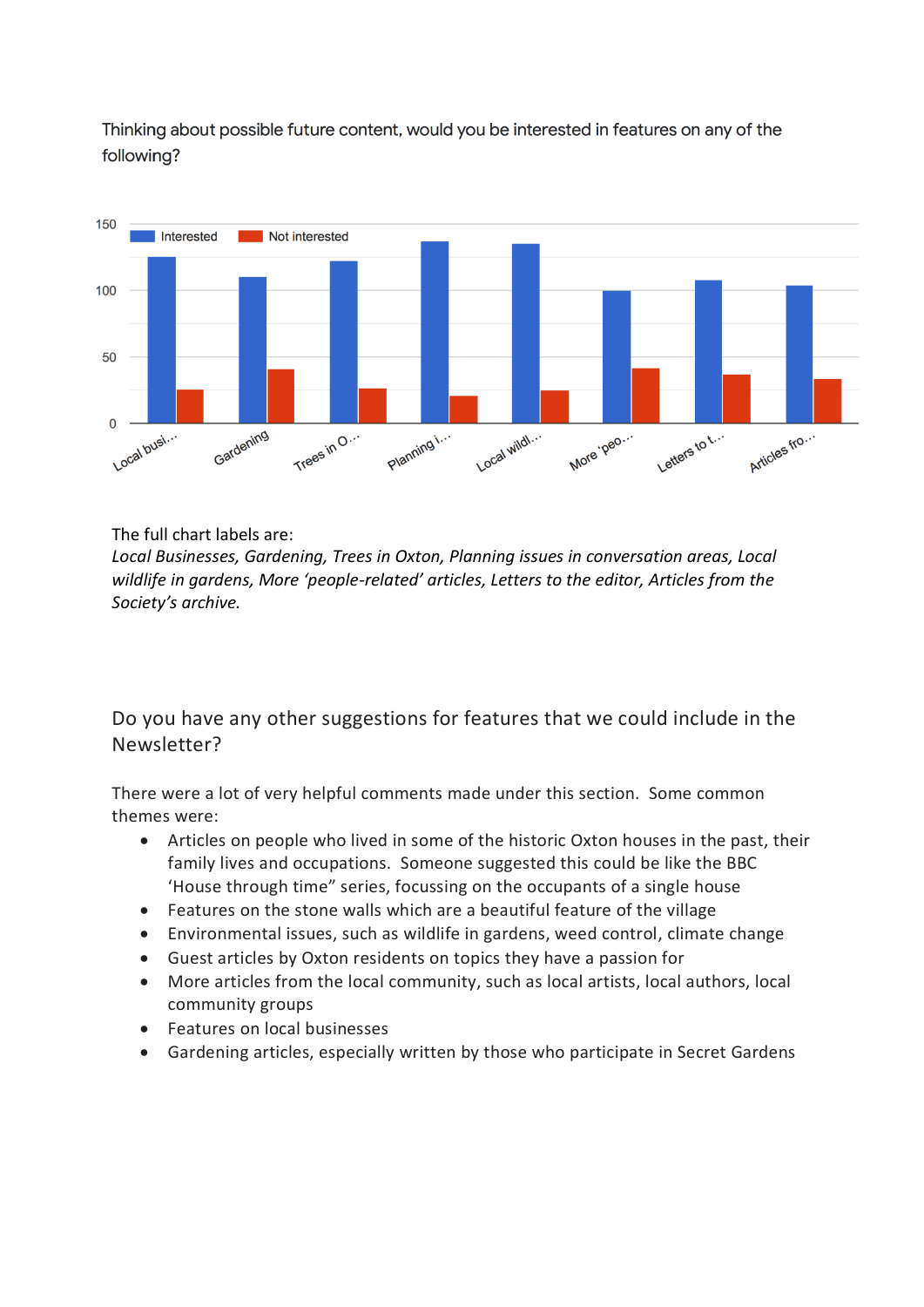We would like your views on the current format of the Newsletter



# **If you answered 'No' to any of the above could you please expand?**

Thirty people said that articles were the right length, two said they were too long. Several comments were along the lines of *'The length of article is not important if the content is sufficiently interesting'.*

Five people said they would like more photos, and a couple commented that photos need to be better quality.

Other comments included:

*'Varies from issue to issue but sometimes block of text need to be broken up by more photos. A picture can be worth a hundred words!'*

*'On many pages the text is broken by pictures and badly formatted making it hard to read, eg columns and no wrap around text underneath pictures'*

At the moment the distribution of the Newsletter is to all members of the Oxton Society, but the History Periodical is also sold through the Williamson bookshop. Do you think we should start selling the Newsletter as well, through village businesses?

175 responses

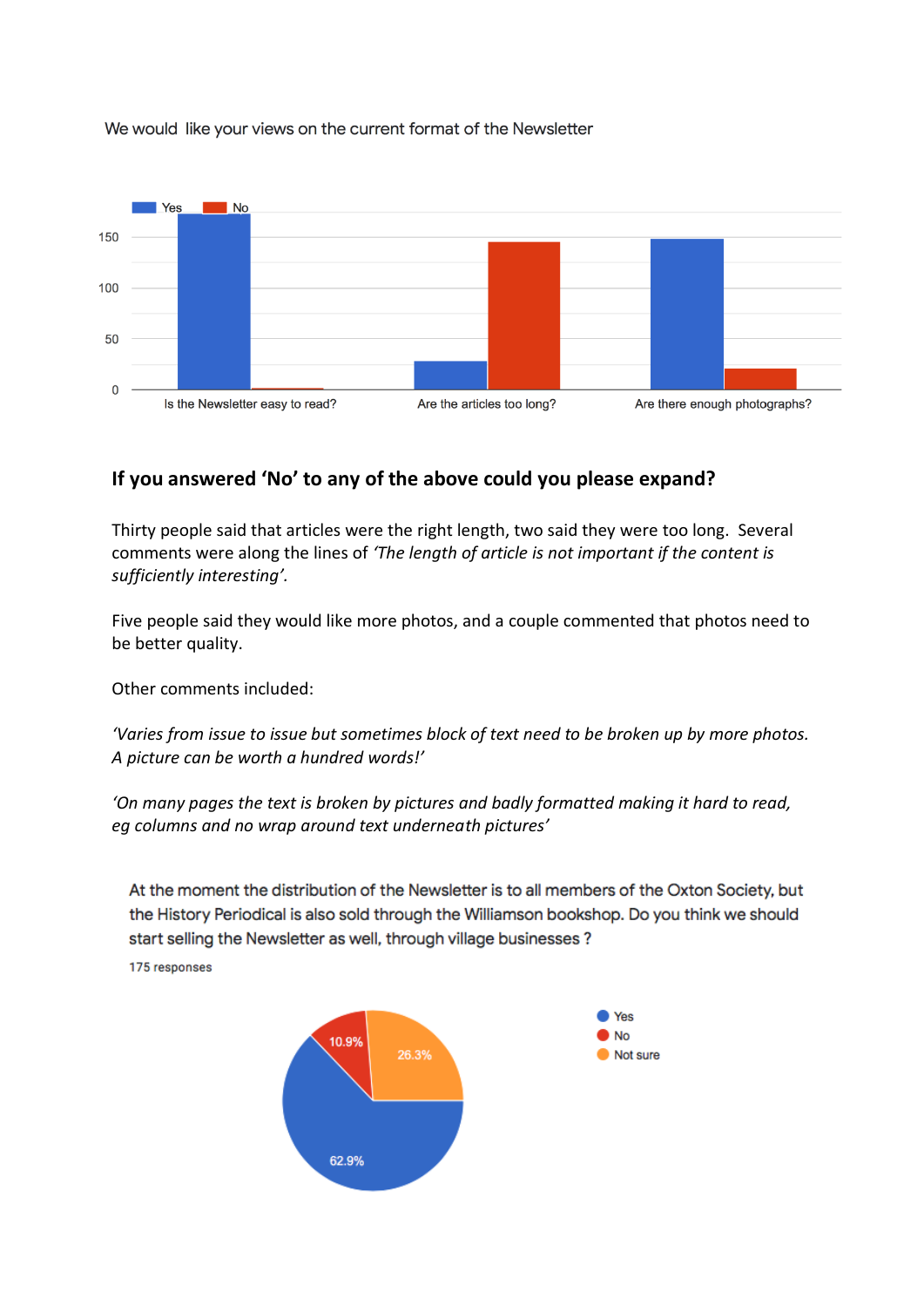# **Do you have any other views you would like to share with us about the Newsletter?**

Most comments on the Newsletter were extremely positive. People said that it is attractively presented, informative and covers a good range of topics. They said they looked forward to receiving it and were impressed with the amount of work that goes into each edition and thanked the team who produce the newsletter. However, there were a few negative comments – that the colour looks dated, that the current content looked tired and repetitive and that articles should concentrate less on past events and more on future news.

Several people commented that the Newsletter needs to go on-line as it expensive to print, and that they would be happy to get an e-mail telling them when the next edition is ready to read, and that this would also be 'greener'. Some also said that they are more likely to get their information about Oxton from Facebook, Twitter or the Society website. However, others wanted the printed version to stay and pointed out that although social media is significant this is not something that many elderly members have access to.



#### Oxton on Social Media - how often do you access our

### **Do you have any comments on our social media presence?**

There were many comments about the Oxton Society Facebook pages. Some people were glad that the old Facebook page was closed and the new members only page opened, and that the issues of inappropriate comment and content had been resolved. But one or two people felt it was the wrong decision and that the old site was closed just when there was debate on a genuine issue affecting the village.